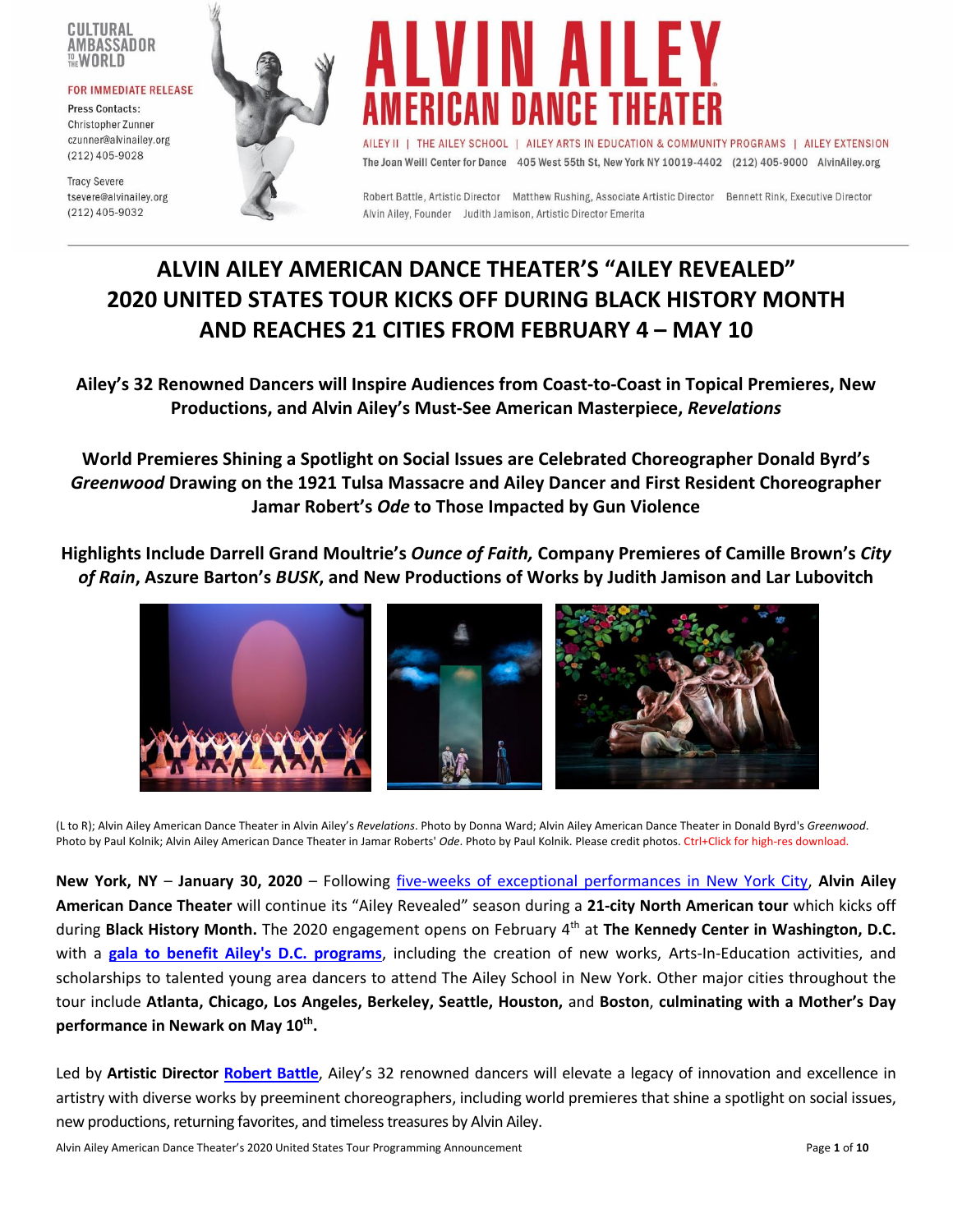"It is my pleasure to bring the unique perspectives of so many important choreographers to stages across the country, including the powerful voices of Donald Byrd examining the 1921 Tulsa Race Massacre and Resident Choreographer Jamar Roberts creating an ode to all those impacted by gun violence," said **Artistic Director Robert Battle**. "I know the brilliance of Ailey's dancers will bring audiencesto their feet as they continue to further Alvin Ailey's legacy of holding up a mirror to society while uplifting hearts and minds with their unparalleled artistry. I also look forward to working with the incomparable Matthew Rushing, whose storied history with Ailey begins a new chapter during his first tour as Associate Artistic Director."

**[Matthew Rushing](http://pressroom.alvinailey.org/alvin-ailey-american-dance-theater/directors/matthew-rushing)** became Associate Artistic Director in January 2020, after performing with the Company starting in 1992 and serving as Rehearsal Director and Guest Artist since 2010. During his time with the Company he was regarded as one of the great male American modern dancers, receiving the prestigious *Dance Magazine* Award, and choreographed three balletsfor Ailey.

World premieres taking center stage include celebrated choreographer **Donald Byrd**'s *[Greenwood](http://pressroom.alvinailey.org/alvin-ailey-american-dance-theater/repertory/greenwood)*, an enlightening ensemble work drawing on the 1921 Tulsa Race Massacre as a source. With music by Israeli violist and composer **Emmanuel Witzthum,** *Greenwood* navigates through one of the worst incidents of racial violence in U.S. history and explores the story through different lenses of those who were affected. A TONY nominee (*The Color Purple*), Bessie Award-winner (*The Minstrel Show*) and 2019 Doris Duke Artist Award recipient, Byrd is an "unabashed eclectic" (*The New York Times*) adept at creating compelling characters and addressing social issues.

Ailey dancer and first-ever **Resident Choreographe[r Jamar Roberts](http://pressroom.alvinailey.org/alvin-ailey-american-dance-theater/dancers/jamar-roberts)'s** world premiere*[Ode](http://pressroom.alvinailey.org/alvin-ailey-american-dance-theater/repertory/ode)* is a powerful and poetic meditation on the beauty and delicacy of life in a time of growing gun violence. Like his critically-acclaimed *Members Don't Get Weary*  (2017), *Ode* features Robert's own costume designs for the cast of six and is set to a jazz score – **Don Pullen's** "Suite (Sweet) Malcolm (Part 1 Memories and Gunshots)." It is the first in a series of three works he will be creating after stepping into the new role of Resident Choreographer. A member of the Company since 2002, Roberts has become renowned for his powerful performances on world stages, including at The White House and as a guest start with London's Royal Ballet, and in 2015 received the prestigious New York Dance and Performance "Bessie" Award for Outstanding Performer.

The lasting impact of a teacher's influence on a young child is at the heart of the exuberant *[Ounce of Faith](http://pressroom.alvinailey.org/alvin-ailey-american-dance-theater/repertory/ounce-of-faith)* by **Darrell Grand Moultrie.** TONY nominee **Camille A. Brown's** quietly lyrical *[City of Rain](http://pressroom.alvinailey.org/alvin-ailey-american-dance-theater/repertory/city-of-rain)* honors the struggles and grace of a close friend, Greg 'Blyes' Boomer, who passed away due to an illness that paralyzed him from the waist down. Set to an original composition by Jonathan Melville Pratt entitled "Two Way Dream", this re-staged production utilizes the vulnerable physicality of 10 dancers to pay tribute to Boomer's story. Internationally renowned choreographer **Aszure Barton**'s *[BUSK](http://pressroom.alvinailey.org/alvin-ailey-american-dance-theater/repertory/busk)* invites audiences to enjoy the fragility, tenderness, and resilience that exist within the human experience. Set to a spirited score, *BUSK* has been described as watching the physical unfurling of the human psyche. Under Barton's direction, every facet of the dancers' bodies and minds are engaged and the complex layering of movement reveals the inherent wisdom of the body.

New productions include Artistic Director Emerita **Judith Jamison**'s first choreographic effort, *[Divining](http://pressroom.alvinailey.org/alvin-ailey-american-dance-theater/repertory/divining)*, which displays the musical sophistication and complexity of movement that marked her as a promising dancemaker. Set to the music of Kimati Dinizulu and Monti Ellison African polyrhythms and complex movement lend the pulsating, strikingly modern work an air of mystery while the title suggests a search or quest. **Lar Lubovitch's** sensually athletic duet *[Fandango](http://pressroom.alvinailey.org/alvin-ailey-american-dance-theater/repertory/fandango)* will also grace the stage. Lubovitch explores the infinite possibilities of partnering with the dancers' bodies coming together as if propelled by the lush intensity of Maurice Ravel's "Bolero".

Alvin Ailey American Dance Theater's 2020 United States Tour Programming Announcement Page **2** of **10** Alvin Ailey's American Masterpiece *[Revelations](http://pressroom.alvinailey.org/alvin-ailey-american-dance-theater/repertory/revelations)* will reach all cities on the North American tour. Since its creation in 1960, *Revelations* has inspired generations through its powerful storytelling and soul-stirring spirituals. Springing from Ailey's childhood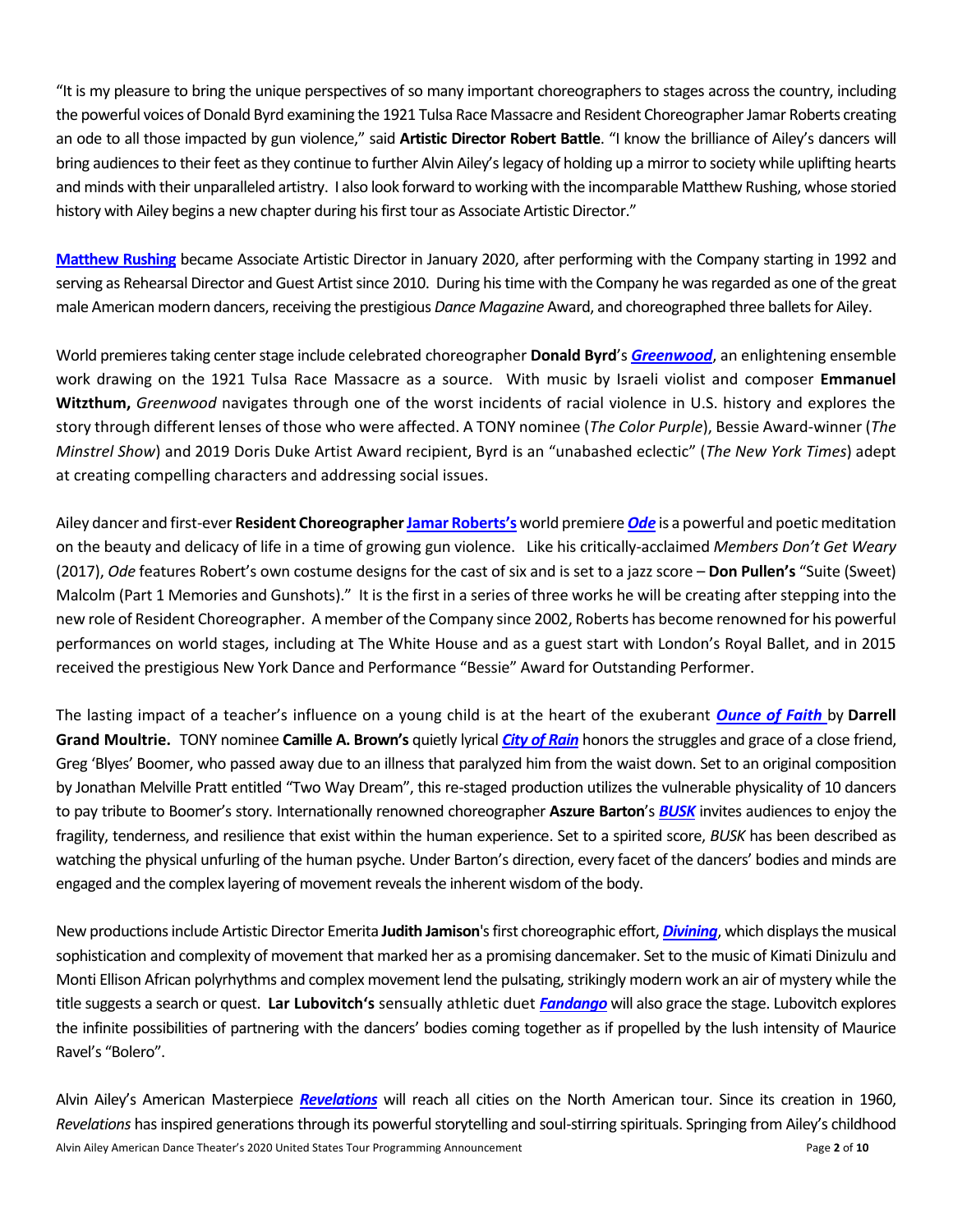memories of growing up in the south and attending services at Mount Olive Baptist Church in Texas, *Revelations* pays homage to the rich cultural heritage of the African-American and explores the emotional spectrum of the human condition. *Revelations* has been performed as part of Opening Ceremonies of the 1968 Olympics, for six sitting presidents at various events, at the inaugurations of Jimmy Carter and Bill Clinton, and at The White House Dance Series: A Tribute to Judith Jamison, presented by then First Lady Michelle Obama. Acknowledging its lasting significance after five decades, the U.S. Senate passed a resolution recognizing the artistic and cultural contributions of Alvin Ailey American Dance Theater and the 50<sup>th</sup> Anniversary of the first performance of *Revelations*.

# **Additional Tour Activities**

The Ailey organization is excited for the continuation of **[Destination Dance](https://www.alvinailey.org/destinationdance)** in Atlanta. As the choreographer and cultural leader Alvin Ailey said, "Dance came from the people, and it should always be delivered back to the people." The goal of Destination Dance Ailey Atlanta is to engage Atlanta's vibrant cultural community through partnerships between Alvin Ailey American Dance Theater – which has been performing in the city since the 1970s – and Atlanta-based cultural, civic, and educational organizations. Using dance as the centerpiece for engagement, the partner organizations present performances, classes and workshops for the public, education programs in schools, conversations with artists and civic leaders, and more. Destination Dance "connects the dots" between these various activities, and promotes them through the press, email, social media, and a website. The initiative brings together all aspects of the organization (Alvin Ailey American Dance Theater, Ailey II, The Ailey School, Ailey Extension, and Ailey Arts In Education.

**[Ailey Extension](http://pressroom.alvinailey.org/the-ailey-extension)** will step out of New York City and into select tour cities across the country to offer dance workshops to teens and adults of all backgrounds and levels with **[Ailey Experience](https://www.aileyextension.com/ailey-experience-2020)**. The workshops give dancers ages 8+ the opportunity to study with leading instructors and former Alvin Ailey American Dance Theater company members. Students will learn the rich history of Ailey's signature style and how he changed the perception of American modern dance.

Tour audiences are also invited to partake in the **["Ticket to Dance"](https://www.aileyextension.com/Ticket-to-Dance)** promotion during their next visit to New York City. The offer allows audience members to try their first Ailey Extension class **FREE** with an Ailey performance ticket stub (offer is good for 60 days from the performance date for first time students, and when purchasing a 10-class card for returning students). The Ailey Extension has fulfilled Alvin Ailey's life‐long commitment of bringing dance to everyone by offering "real classes for real people," with over 90 classes per week in more than 25 different dance and fitness techniques.

The Ailey Organization continues its mission of using dance to educate young people through special activities, including **master classes, student performances, lecture demonstrations throughout the tour**, **and innovative curriculum- based residencies for public students**. *[Revelations: An Interdisciplinary Approach](http://pressroom.alvinailey.org/arts-in-education/revelations-residencies)* **residency** utilizes Alvin Ailey's signature work, *Revelations*, as the inspirational framework for a comprehensive study of language arts, social studies, and dance. This program is designed to promote student learning by engaging their analytic and creative thinking skills, while introducing them to the work and mission of Alvin Ailey. In addition, students from [AileyCamp](http://pressroom.alvinailey.org/arts-in-education/aileycamp) – a free summer program that helps underserved youth reach their full potential – will witness the magic of the Company's live performances. AileyCamp will return to various cities across the country next summer.

[The Ailey School,](http://pressroom.alvinailey.org/the-ailey-school) official school of Alvin Ailey American Dance Theater offering world-class dance training to students ages 3-25 – **will conduct auditions for the 2020-2021 academic programs as well as the 2020 summer intensive** in conjunction with the tour in cities including **Atlanta, Chicago, D.C., Los Angeles, Miami** and **New York**. The mission of The Ailey School is to make dance accessible to outstanding students through a curriculum of rigorous and diversified dance training. Annually, The Ailey School trains more than 3,500 students, offering over 400 classes a week. Nearly 70% of current Alvin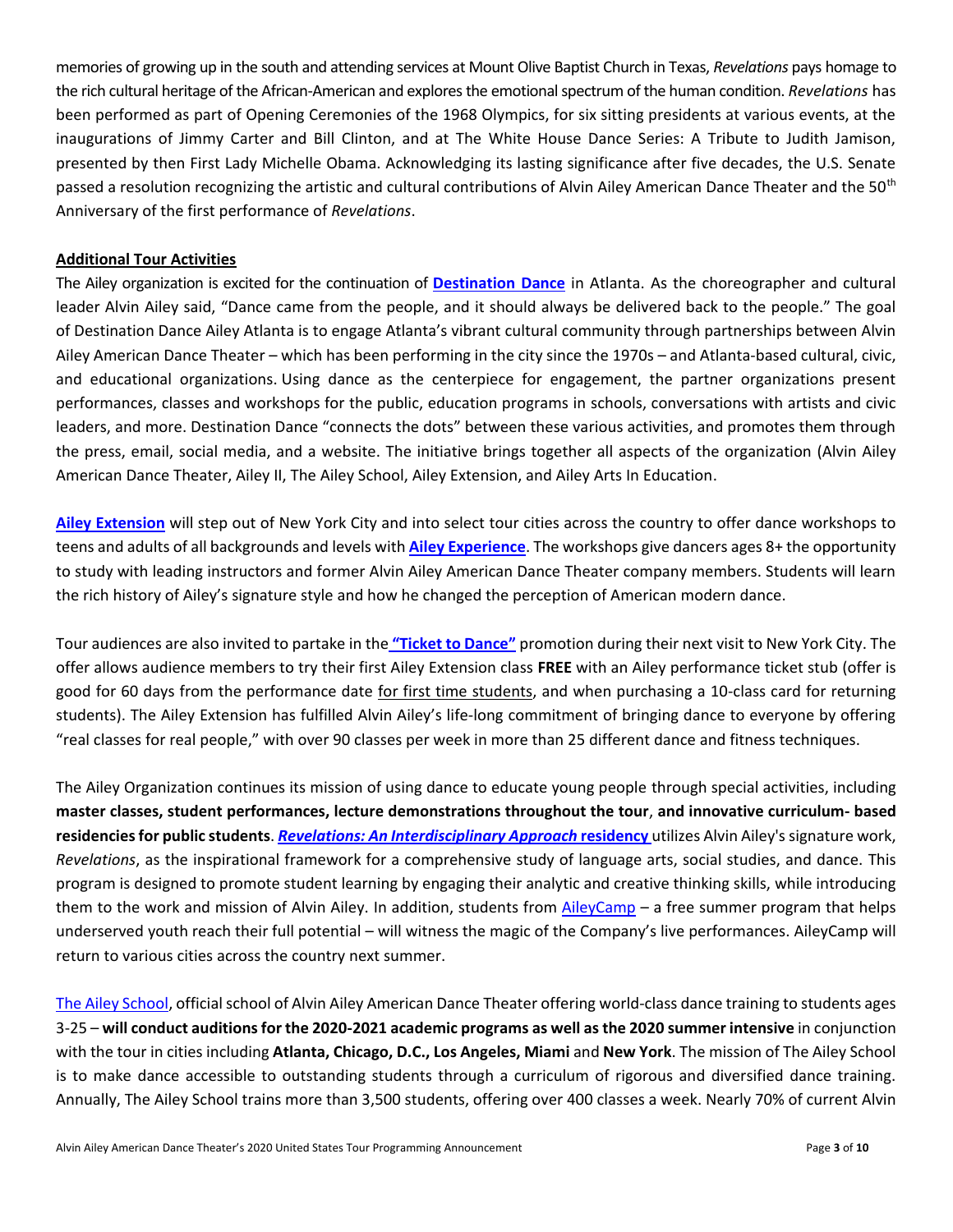Ailey American Dance Theater members received their pre-professional training from The Ailey School. For further information regarding the audition schedule, please click [here.](https://www.theaileyschool.edu/calendars-and-events/audition-calendar)

In 1958, Alvin Ailey and a small group of dancers took the stage in New York and forever changed American dance and culture. One of the country's groundbreaking greats, his Company inspires all in a universal celebration of the human spirit using the African-American cultural experience and the modern dance tradition. More than 60 years after its founding, Ailey continues to move forward under the leadership of Robert Battle, revealing time and again why Alvin Ailey American Dance Theater is one of the world's most beloved dance companies. For more information, visit [www.alvinailey.org.](http://www.alvinailey.org/)

For photos and press materials: [pressroom.alvinailey.org](http://pressroom.alvinailey.org/alvin-ailey-american-dance-theater) **Press Contacts: Press Contacts: [Images](http://pressroom.alvinailey.org/photo?c=24991)** Christopher Zunner – [czunner@alvinailey.org](mailto:czunner@alvinailey.org) **[Sizzle Reel For Broadcast](http://pressroom.alvinailey.org/file/2020-us-tour-sizzle-final?action=&ir=1)** Tracy Severe – [tsevere@alvinailey.org](mailto:tsevere@alvinailey.org) **[Electronic Press Kit](http://pressroom.alvinailey.org/_gallery/get_file/?file_id=5e1df1f62cfac20f37159805&ir=1&file_ext=.pdf) Electronic Press Kit Nicole Tintle – ntintle @alvinailey.org** 

Esther Akutekha – [eakutekha@alvinailey.org](mailto:eakutekha@alvinailey.org) Morgan Thweatt – [mthweatt@alvinailey.org](mailto:mthweatt@alvinailey.org)

# **Calendar Listing Information**

Alvin Ailey American Dance Theater, beloved as one of the world's most popular dance companies, will embark on a 21 city North American tour from February 4 – May 10, 2020. Led by Artistic Director Robert Battle, Ailey's extraordinary dancers will move audiences with premieres, new productions, repertory favorites and classics, including the American masterpiece, *Revelations*, acclaimed a must-see for all. Other highlights include world premieres of celebrated choreographer Donald Byrd's *Greenwood*, Ailey dancer and first Resident Choreographer Jamar Roberts' *Ode,* and Darrell Grand Moultrie's *Ounce of Faith*; the Company premiere of Camille Brown's *City of Rain* and Aszure Barton's *BUSK*; and new productions by Judith Jamison and Lar Lubovitch. For more information, visit [www.alvinailey.org.](http://www.alvinailey.org/)

### **Bank of America is Alvin Ailey American Dance Theater's National Tour Sponsor.**

**Southern Company is the proud sponsor of Alvin Ailey American Dance Theater's Washington, DC Gala Benefit.** 

**Georgia Power and The Home Depot Foundation are Platinum Circle Sponsors of Destination Dance Ailey Atlanta.**

**Georgia-Pacific is a Gold Circle Sponsor of Destination Dance Ailey Atlanta.**

**The Atlanta Journal-Constitution is a Silver Circle Sponsor of Destination Dance Ailey Atlanta.**

**The world premiere of** *Ode* **is supported by commissioning funds from New York City Center.**

**The company premiere of** *City of Rain* **is made possible with support from American Express.**

**Generous support for the creation of** *Ounce of Faith* **is provided by the New York State Council on the Arts with the support of Governor Andrew M. Cuomo and the New York State Legislature.**

**The 2020 National Tour is supported, in part, by the National Endowment for the Arts.**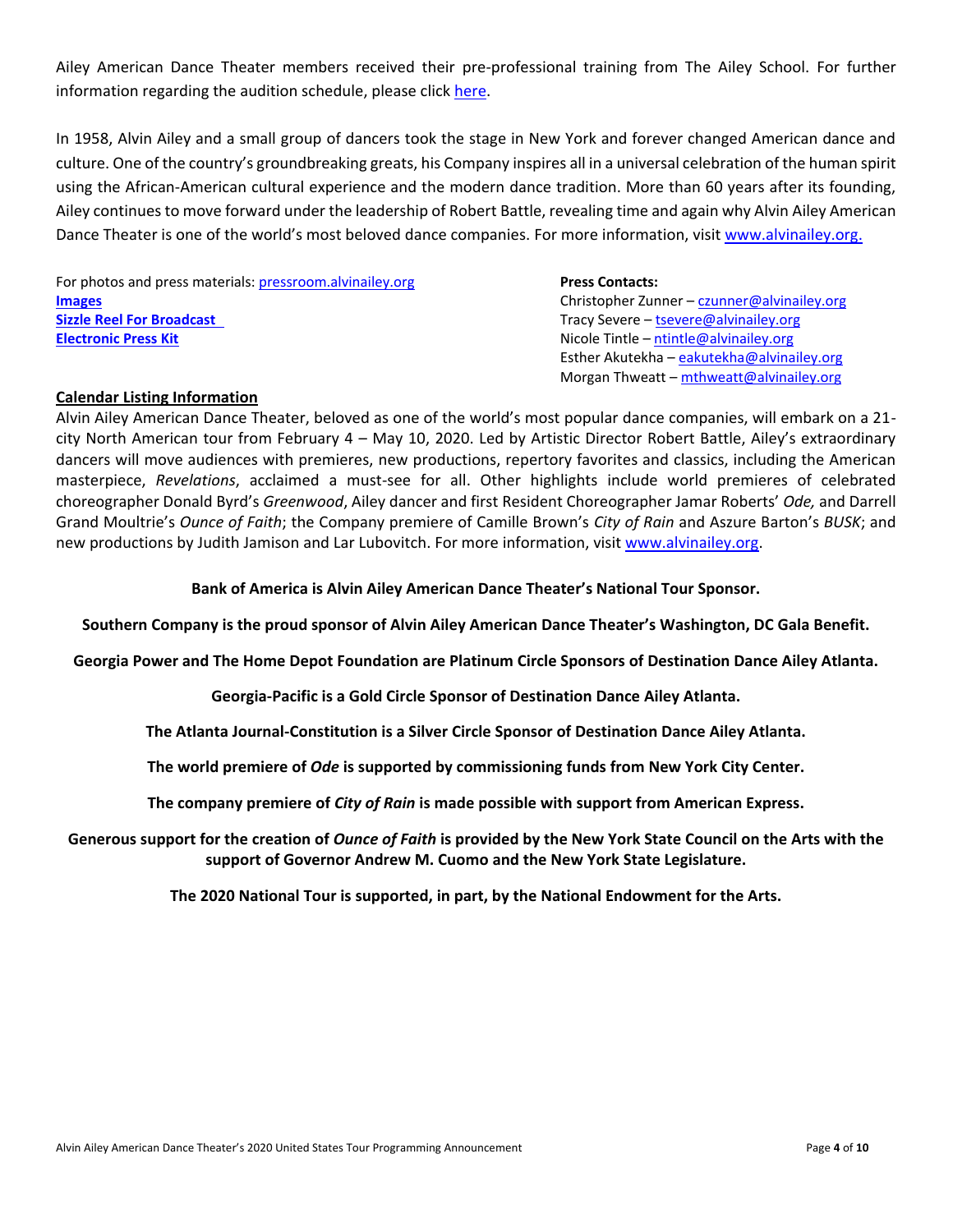# **2020 NORTH AMERICAN TOUR (Subject to Change)**

| Feb 4-9      | Washington, DC  | The Kennedy Center                                               |
|--------------|-----------------|------------------------------------------------------------------|
| Feb 11-12    | Chapel Hill, NC | Memorial Hall University of North Carolina                       |
| Feb 14-16    | Memphis, TN     | Orpheum Theatre                                                  |
| Feb 18       | Orlando, FL     | Walt Disney Theater, Dr. Phillips Center for the Performing Arts |
| Feb 20-23    | Atlanta, GA     | The Fox Theatre                                                  |
| Feb 25-26    | Charlotte, NC   | Belk Theater, Blumenthal Performing Arts Center                  |
| Feb 28-29    | Nashville, TN   | Andrew Jackson Hall, Tennessee Performing Arts Center            |
| Mar 4-8      | Chicago, IL     | Auditorium Theatre of Roosevelt University                       |
| Mar 10-11    | Iowa City, IA   | Hancher Auditorium, University of Iowa                           |
| Mar 13-14    | Dallas, TX      | Winspear Opera House                                             |
| Mar 18-22    | Los Angeles, CA | Dorothy Chandler Pavilion, LA Music Center                       |
| Mar 25       | Palm Desert, CA | <b>McCallum Theatre</b>                                          |
| Mar 27-28    | Las Vegas, NV   | Reynolds Auditorium, The Smith Center for the Performing Arts    |
| Mar 31-Apr 5 | Berkeley, CA    | Zellerbach Hall, University of California at Berkeley            |
| Apr 18-19    | Seattle, WA     | The Paramount Theatre                                            |
| Apr 22       | San Antonio, TX | Tobin Center for the Performing Arts, H-E-B Performance Hall     |
| Apr 24-25    | Houston, TX     | Jesse H. Jones Hall for the Performing Arts                      |
| Apr 28       | Amherst, MA     | Fine Arts Center Concert Hall, UMASS                             |
| Apr 30-May 3 | Boston, MA      | The Wang Theatre, Boch Center                                    |
| May 5        | Pittsburgh, PA  | Benedum Center for the Performing Arts                           |
| May 8-10     | Newark, NJ      | Prudential Hall, New Jersey Performing Arts Center               |

# **World Premieres:**

#### *[Greenwood](http://pressroom.alvinailey.org/alvin-ailey-american-dance-theater/repertory/greenwood)* (World Premiere)

**Choreography by Donald Byrd Music: Emmanuel Witzthum, Rosie Hibler and family, Austin Coleman and the Jose Washington Brown & Group** Celebrated choreographer Donald Byrd will use the 1921 Tulsa Massacre as his main source for *Greenwood*, an enlightening ensemble work with music by Israeli violist and composer Emmanuel Witzthum. As his fifth work for the company, *Greenwood* navigates through one of the worst incidents of racial violence in U.S. history and explores the story through different lenses of those who were affected. A TONY nominee (*The Color Purple*), Bessie Award-winner (*The Minstrel Show*) and 2019 Doris Duke Artist Award recipient, Byrd is an "unabashed eclectic" (*The New York Times*) adept at creating compelling characters and using dance to address complex societal issues like racial terrorism during the Jim Crow era (lynching), police shootings of un-armed black people, human trafficking, war and the holocaust.

### *[Ode](http://pressroom.alvinailey.org/alvin-ailey-american-dance-theater/repertory/ode)* (World Premiere)

### **Choreography by Jamar Roberts and Schoreography by Jamar Roberts and Schoreography by Jamar Roberts and Schoreography and Schoreography and Schoreography and Schoreography and Schoreography and Schoreography and Schoreogr**

# Ailey dancer Jamar Roberts' *Ode* offers a meditation on the beauty and fragility of life in a time of growing gun violence and will include Roberts' own costume designs for the six cast members. Like his critically-acclaimed *Members Don't Get Weary* (2017), this work is set to a jazz score – Don Pullen's "Suite (Sweet) Malcolm (Part 1 Memories and Gunshots)" and is the first in a series of three works as he steps into the new role of Resident Choreographer. A member of the Company since 2002, Roberts has become renowned for his powerful performances on world stages, including at The White House and as a guest start with London's Royal Ballet, and in 2015 received the prestigious New York Dance and Performance "Bessie" Award for Outstanding Performer.

### *<u>Ounce of Faith</u> (World Premiere)*

**Choreography by Darrell Grand Moultrie Music: Wynton Marsalis & Jazz at Lincoln Center Orchestra, Chuck Harmony, Liquid Liquid** The lasting impact of a teacher's influence on a young child is at the heart of this world premiere by Darrell Grand Moultrie. Using 12 dancers and an original score, Moultrie reflects on the legacies that we're all a part of and the universal journey that each person takes to find – and share – their passion.

### **Company Premieres:**

### *[BUSK](http://pressroom.alvinailey.org/alvin-ailey-american-dance-theater/repertory/busk)* (2009 / 2019 Company Premiere)

Alvin Ailey American Dance Theater's 2020 United States Tour Programming Announcement **Page 10** and *Page* 5 of 10 **Choreography by Aszure Barton Music: Marcus Vinicius da Cruz de M. Morales, August Soderman, Ljova, Camille Saint- Saëns, Moondog, Daniel Belanger** In *BUSK*, internationally renowned choreographer Aszure Barton invites us to enjoy the fragility, tenderness, and resilience that exist within the human experience. Set to a spirited score, *BUSK* has been described as watching the physical unfurling of the human psyche. Under Barton's direction, every facet of the dancers' bodies and minds are engaged and the complex layering of movement reveals the inherent wisdom of the body. The dancers must tap into the collective – a hive mind – in order to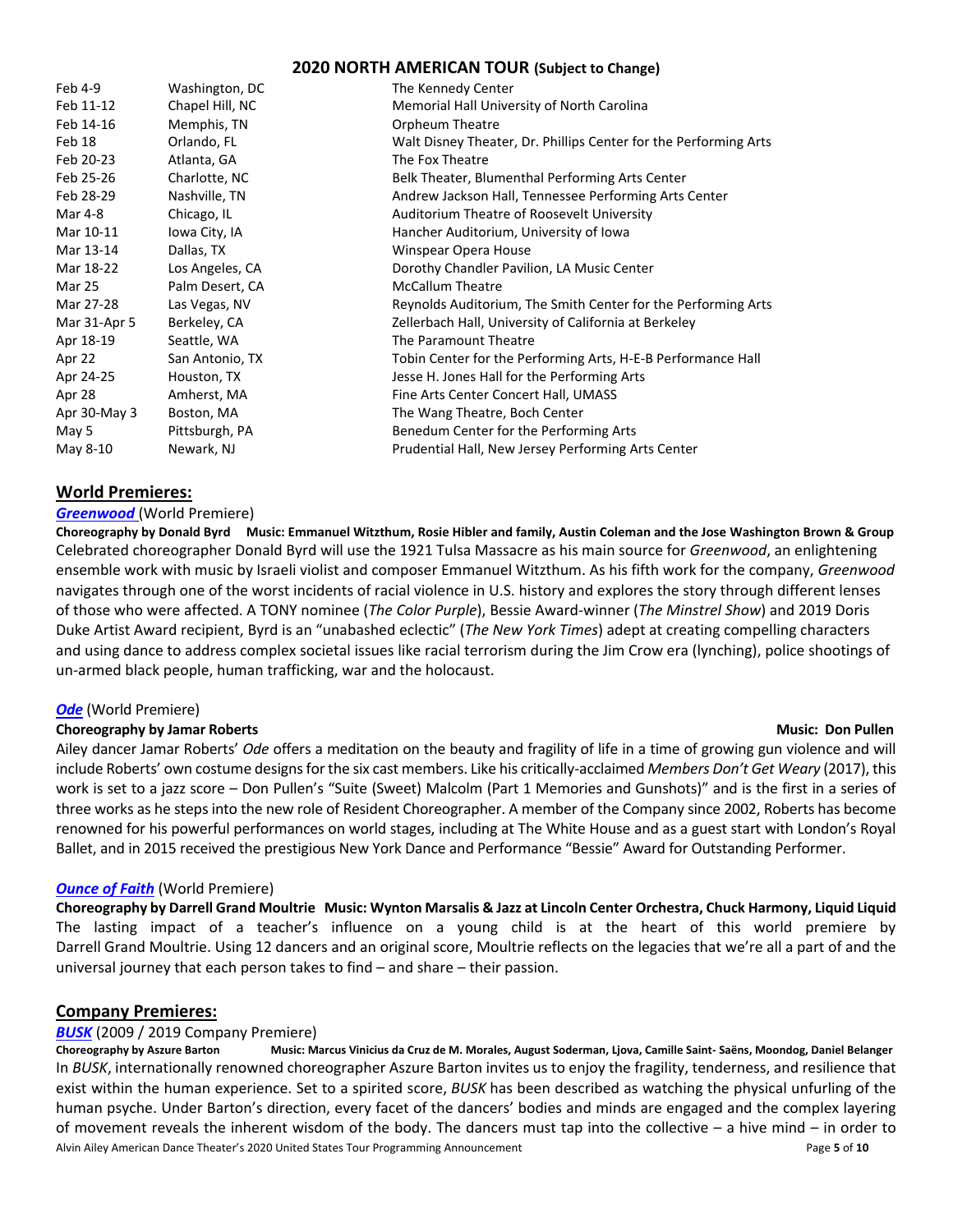execute Barton's layered and intricate choreographic structures which then give way to the nuance of each individual. The audience is invited into the work and the performers – as they are – are celebrated as enough.

### *[City of Rain](http://pressroom.alvinailey.org/alvin-ailey-american-dance-theater/repertory/city-of-rain)* (2010 / 2019 Company Premiere)

# **Choreography by Camille A. Brown Music: Jonathan Melville Pratt**

TONY nominee Camille A. Brown's quietly lyrical, yet powerful *City of Rain* honors the struggles and grace of a close friend, Greg 'Blyes' Boomer, who passed away due to an illness that paralyzed him from the waist down. Set to an original composition by Jonathan Melville Pratt entitled "Two Way Dream", this re-staged production utilizes the vulnerable physicality of 10 dancers to pay tribute to Boomer's story.

# **New Productions:**

*[Divining](http://pressroom.alvinailey.org/alvin-ailey-american-dance-theater/repertory/divining)* (1984 / New Production 2019)

# **Choreography by Judith Jamison Music: Monti Ellison & Kimati Dinizulu 1 Choreography by Judith Jamison Music: Monti Ellison & Kimati Dinizulu 1**

Artistic Director Emerita Judith Jamison's first choreographic effort, created five years before her ascent to artistic director of the Ailey company, displays the musical sophistication and complexity of movement that marked her as a promising dancemaker. African polyrhythms lend the work an air of mystery and mysticism while the title suggests a search or quest. The piece is set to the music of Kimati Dinizulu and Monti Ellison and builds on a variety of dance idioms from throughout Africa to create a pulsating, strikingly modern work.

# *[Fandango](http://pressroom.alvinailey.org/alvin-ailey-american-dance-theater/repertory/fandango)* (1990 / Company Premiere 1995 / New Production 2010)

### **Choreography by Lar Lubovitch Choreography by Lar Lubovitch Choreography by Lar Lubovitch Choreography by Lar Lubovitch Choreography by Lar Lubovitch Choreography by Lar Lubovitch Choreography by Lar Lubovitch Choreograph**

In his sensually athletic duet, Lar Lubovitch explores the infinite possibilities of partnering, the dancers' bodies coming together as if propelled by the lush intensity of Maurice Ravel's "Bolero".

# **Returning Favorites:**

### *[A Case of You](http://pressroom.alvinailey.org/alvin-ailey-american-dance-theater/repertory/a-case-of-you)* (2004)

### **Choreography by Judith Jamison Music: Joni Mitchell, performed by Diana Krall <b>Choreography by Judith Jamison**

*A Case of You* is an emotional and sensual duet by Judith Jamison, performed to Diana Krall's version of Joni Mitchell's song by the same title. The duet was originally created in 2004 as a birthday tribute to Chairman Emerita Joan Weill and premiered publicly the following year as part of Ms. Jamison's larger work, *Reminiscin'*, inspired by Edward Hopper's famous painting Nighthawks and great female jazz artists.

### *[The Call](http://pressroom.alvinailey.org/alvin-ailey-american-dance-theater/repertory/the-call)* (2018)

**Choreography by Ronald K. Brown Music: Johan Sebastian Bach, Mary Lou Williams, Asase Yaa Entertainment Group** Ronald K. Brown describes his seventh work for the Ailey company as "a love letter to Mr. Ailey." Brown – Recipient of the prestigious 2018 Dance Magazine Award – seamlessly blends modern and West African dance idioms in this quintet, set to recordings by Johann Sebastian Bach (performed by Chrise Thile, Edgar Meyere & Yo-Yo Ma), Mary Lou Williams, and Asase Yaa Entertainment Group.

### *[Cry](http://pressroom.alvinailey.org/alvin-ailey-american-dance-theater/repertory/cry)* (1971)

### **Choreography by Alvin Ailey and Schoreography by Alvin Ailey and Schoreography by Alvin Ailey and Schoreography by Alvin Ailey and Schoreography by Alvin Ailey and Schoreography by Alvin Ailey and Schoreography by Alvin A**

In 1971, Alvin Ailey choreographed the ballet *Cry*, as a birthday present for his mother on his stunning muse, the legendary Judith Jamison, who has taught the treasured role to subsequent generations of Ailey women. This physically and emotionally demanding tour-de-force 16-minute solo – dedicated to "all black women everywhere – especially our mothers" – went on to become an enduring work of American art. Made up of three parts - the first is set to Alice Coltrane's "Something about John Coltrane," the second to Laura Nyro's "Been on a Train" and the last has the Voices of East Harlem singing "Right On, Be Free."

### *[Ella](http://pressroom.alvinailey.org/alvin-ailey-american-dance-theater/repertory/ella)* (2008)

# **Choreography by Robert Battle Choreography by Robert Battle Street Australian Choreography by Robert Battle Australian Choreography by Robert Battle Australian Choreography by Robert Battle Australian Choreography by Robe**

Originally created as a solo, this high-energy comical dance by Robert Battle was reinvented as a duet for Ailey's December 2016 Opening Night Gala benefit, "An Evening of Ailey and Jazz" in celebration of Ella Fitzgerald's 2017 birth centennial. Using her live concert recording of "Airmail Special," *Ella* matches the iconic singer's virtuosic scatting with lightning-fast, articulated movement in an irresistible tour-de-force that leaves audiences (and the dancers) breathless.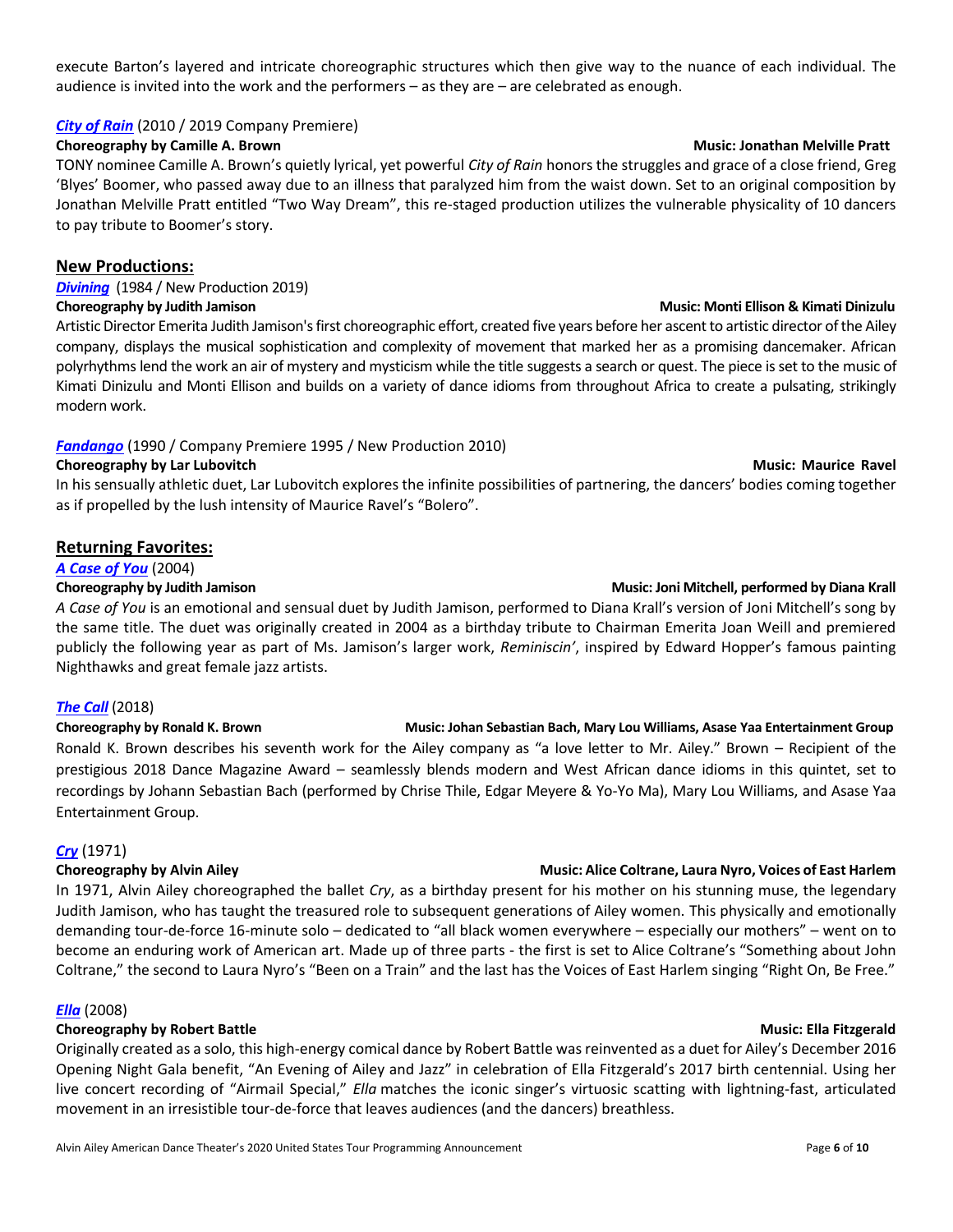#### *[EN](http://pressroom.alvinailey.org/alvin-ailey-american-dance-theater/repertory/en-6690536)* (2018)

#### **Choreography by Jessica Lang Music: Jakub Ciupinski**

Rising choreographer Jessica Lang's luminous work is a deeply personal reflection on the universal themes of passing time and returning to our roots. *EN* – a Japanese world meaning circle, karma, and fate – is underscored by Jakub Ciupinski's haunting music and illuminated scenic elements that evoke an otherworldly atmosphere for Lang's lyrical choreography.

# *[In/Side](http://pressroom.alvinailey.org/alvin-ailey-american-dance-theater/repertory/in-side)* (2008)

### **Choreography by Robert Battle Choreography by Robert Battle Music: Nina Simone**

The vivid emotions of Nina Simone's "Wild is the Wind" play out in Robert Battle's gripping solo. The bold, unrestrained style that has become his signature is evinced in this visceral cry of pure physicality. The piece, originally commissioned by Dance New Amsterdam, was created as part of its annual series "In the Company of Men," a celebration of the spirit of male dancers in New York in light of the AIDS epidemic.

#### *[Lazarus](http://pressroom.alvinailey.org/alvin-ailey-american-dance-theater/repertory/lazarus)*(2018)

#### **Choreography by Rennie Harris Music: Darrin Ross, Nina Simon, Terence Trent D'Arby, Michael Kiwanuka, Odetta**

Inspired by the life and legacy of Mr. Ailey, hip hop choreographer Rennie Harris – the organization's inaugural Artist-in-Residence – connects past and present in a powerful ensemble work that addresses the racial inequities America faced when Mr. Ailey founded this company in 1958 and still faces today. The Company's first two-act ballet, *Lazarus*is set to a soundtrack produced by Darrin Ross, with his original music, and featuring Nina Simone, Terrence Trent D'Arby, Michael Kiwanuka, Odetta, spoken text written and adapted by Rennie Harris that is performed by Wadud Ahmad, Rennie Harris, as well as the voice of Alvin Ailey.

#### *[Revelations](http://pressroom.alvinailey.org/pr/ailey/category-page.aspx?ncid=21238)* (1960)

#### **Choreography by Alvin Ailey and Spirituals** and Spirituals and Spirituals and Spirituals and Spirituals and Spirituals

American classic acclaimed as a must-see for all, Alvin Ailey's signature masterpiece is a tribute to his heritage and genius. Choreographed when he was only 29 years old, *Revelations* is an intimate reflection that explores the emotional spectrum of the human condition, from the deepest of grief to the holiest joy. Using African-American religious spirituals, this suite is a classic tribute to the resolve and determination of a people. *Revelations* has been seen by more people around the world than any other work of modern dance.

| 2020 North American Tour Schedule (as of 1/23/20) - Subject to Change |                                                                 |                             |                |  |  |
|-----------------------------------------------------------------------|-----------------------------------------------------------------|-----------------------------|----------------|--|--|
| Washington, D.C.                                                      | <b>Kennedy Center Opera House</b>                               | www.kennedy-center.org      | (800) 444-1324 |  |  |
| Tues $2/4$ @ 7pm                                                      | Ounce of Faith (excerpt), A Case of You / Ode / Revelations     |                             |                |  |  |
| Wed 2/5 @ 7:30pm                                                      | City of Rain, A Case of You / Greenwood / Revelations           |                             |                |  |  |
| Thurs $2/6$ @ 11am                                                    | Ounce of Faith (excerpt) / Revelations                          |                             |                |  |  |
| Thurs 2/6 @ 7:30pm                                                    | Ounce of Faith / Fandango, Divining / Revelations               |                             |                |  |  |
| Fri 2/7 @ 7:30pm                                                      | <b>BUSK / Ode / Revelations</b>                                 |                             |                |  |  |
| Sat 2/8 @ 1:30pm                                                      | BUSK / Ode / Revelations                                        |                             |                |  |  |
| Sat 2/8 @ 7:30pm                                                      | City of Rain, A Case of You / Greenwood / Revelations           |                             |                |  |  |
| Sun 2/9 @ 1:30pm                                                      | Ounce of Faith / Fandango, Divining / Revelations               |                             |                |  |  |
| Chapel Hill, NC                                                       | Memorial Hall, UNC - Chapel Hill www.carolinaperformingarts.org |                             | (919) 843-3333 |  |  |
| Tues 2/11 @ 7:30pm                                                    | Divining / City of Rain, A Case of You / Revelations            |                             |                |  |  |
| Wed 2/12 @ 7:30pm                                                     | BUSK / EN / Revelations                                         |                             |                |  |  |
| <b>Memphis, TN</b>                                                    | <b>Orpheum Theatre</b>                                          | https://orpheum-memphis.com | (901) 525-3000 |  |  |
| Fri $2/14 \ @ 10am$                                                   | Ounce of Faith (excerpt) / Revelations                          |                             |                |  |  |
| Fri $2/14$ @ 8pm                                                      | The Call, Ella / Ode, A Case of You / Revelations               |                             |                |  |  |
| Sat 2/15 @ 8pm                                                        | Lazarus / Revelations                                           |                             |                |  |  |
| Sun 2/16 @ 1pm                                                        | The Call, Ella / Ode, A Case of You / Revelations               |                             |                |  |  |

Alvin Ailey American Dance Theater's 2020 United States Tour Programming Announcement **Page 7** of 10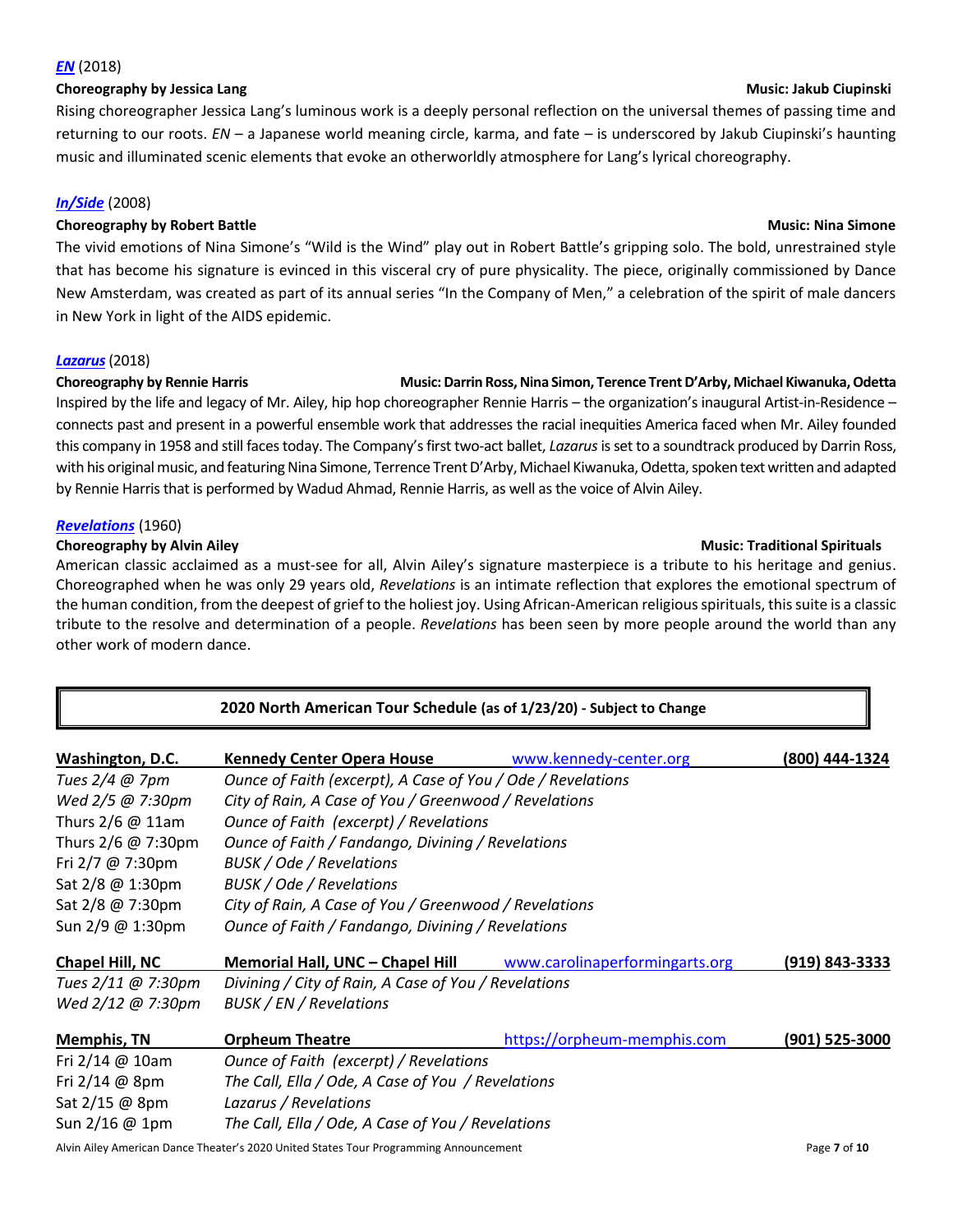| Orlando, FL          | Dr. Phillips Center for the Performing Arts https://www.drphillipscenter.org           | (844) 513-2014   |
|----------------------|----------------------------------------------------------------------------------------|------------------|
| Tues 2/18 @ 7:30pm   | BUSK / Ode / Revelations                                                               |                  |
| Atlanta, GA          | https://www.alvinailey.org/engagement/atlanta<br>The Fox Theatre                       | (855) 285-8499   |
|                      | Thurs 2/20 @ 10:30am Ounce of Faith (excerpt) / Revelations                            |                  |
| Thurs 2/20 @ 8pm     | Divining, Cry / Ode / Revelations                                                      |                  |
| Fri 2/21 @ 8pm       | Ounce of Faith / Greenwood / Revelations                                               |                  |
| Sat 2/22 @ 2pm       | BUSK / City of Rain, A Case of You / Revelations                                       |                  |
| Sat 2/22 @ 8pm       | Divining, Cry / Ode / Revelations                                                      |                  |
| Sun 2/23 @ 3pm       | BUSK / City of Rain, A Case of You / Revelations                                       |                  |
| Sun 2/23 @ 7:30pm    | Ounce of Faith / Greenwood / Revelations                                               |                  |
| <b>Charlotte, NC</b> | Blumenthal Performing Arts Center, Belk Theater _www.blumenthalarts.org (704) 372-1000 |                  |
| Tues 2/25 @ 7:30pm   | BUSK / Ode / Revelations                                                               |                  |
| Wed 2/26 @ 7:30pm    | The Call, Cry / EN / Revelations                                                       |                  |
| Nashville, TN        | <b>Tennessee Performing Arts Center</b><br>www.tpac.org                                | (615) 782-4040   |
| Fri 2/28 @ 8pm       | The Call, Cry / EN / Revelations                                                       |                  |
| Sat 2/29 @ 8pm       | Lazarus / Revelations                                                                  |                  |
| Chicago, IL          | <b>Auditorium Theatre of Roosevelt University</b><br>www.auditoriumtheatre.org         | (312) 341-2300   |
| Wed 3/4 @ 7:30pm     | BUSK / Ode / Revelations                                                               |                  |
| Thurs 3/5 @ 7:30pm   | Divining, A Case of You / Fandango / Revelations                                       |                  |
| Fri 3/6 @ 11am       | Ounce of Faith (excerpt) / Revelations                                                 |                  |
| Fri 3/6 @ 7:30pm     | Ounce of Faith / Greenwood / Revelations                                               |                  |
| Sat 3/7 @ 2pm        | BUSK / Ode / Revelations                                                               |                  |
| Sat 3/7 @ 8pm        | The Call, Ella / Ode / Revelations                                                     |                  |
| Sun 3/8 @ 3pm        | Divining, A Case of You / Fandango / Revelations                                       |                  |
| lowa City, IA        | The University of Iowa, Hancher Auditorium<br>https://hancher.uiowa.edu                | $(319)$ 335-1160 |
| Tues 3/10 @ 7:30pm   | BUSK / Ode / Revelations                                                               |                  |
| Wed 3/11 @ 10am      | Ounce of Faith (excerpt) / Revelations                                                 |                  |
| Dallas, TX           | <b>AT&amp;T Performing Arts Center</b><br>https://www.attpac.org                       | (214) 880-0202   |
| Fri 3/13 @ 8pm       | EN / Ode / Revelations                                                                 |                  |
| Sat $3/14$ @ 2pm     | BUSK / City of Rain, A Case of You / Revelations                                       |                  |
| Sat 3/14 @ 8pm       | EN / Ode / Revelations                                                                 |                  |
| Los Angeles, CA      | <b>The Music Center</b><br>https://www.musiccenter.org/                                | $(213)$ 972-8555 |
| Wed 3/18 @ 7:30pm    | BUSK / Ode / Revelations                                                               |                  |
| Thurs 3/19 @ 11am    | Ounce of Faith (excerpt) / Revelations                                                 |                  |
| Thurs 3/19 @ 7:30pm  | Lazarus / Revelations                                                                  |                  |
| Fri 3/20 @ 7:30pm    | <b>BUSK / Ode / Revelations</b>                                                        |                  |
| Sat 3/21 @ 2pm       | Ounce of Faith / EN / Revelations                                                      |                  |
| Sat 3/21 @ 7:30pm    | Ounce of Faith / EN / Revelations                                                      |                  |
| Sun 3/22 @ 2pm       | Ounce of Faith / EN / Revelations                                                      |                  |
| Sun 3/22 @ 7:30pm    | BUSK / Ode / Revelations                                                               |                  |
| Palm Desert, CA      | <b>McCallum Theatre</b><br>https://www.mccallumtheatre.com                             | (866) 889-2787   |
| Wed 3/25 @ 8pm       | Ounce of Faith / EN / Revelations                                                      |                  |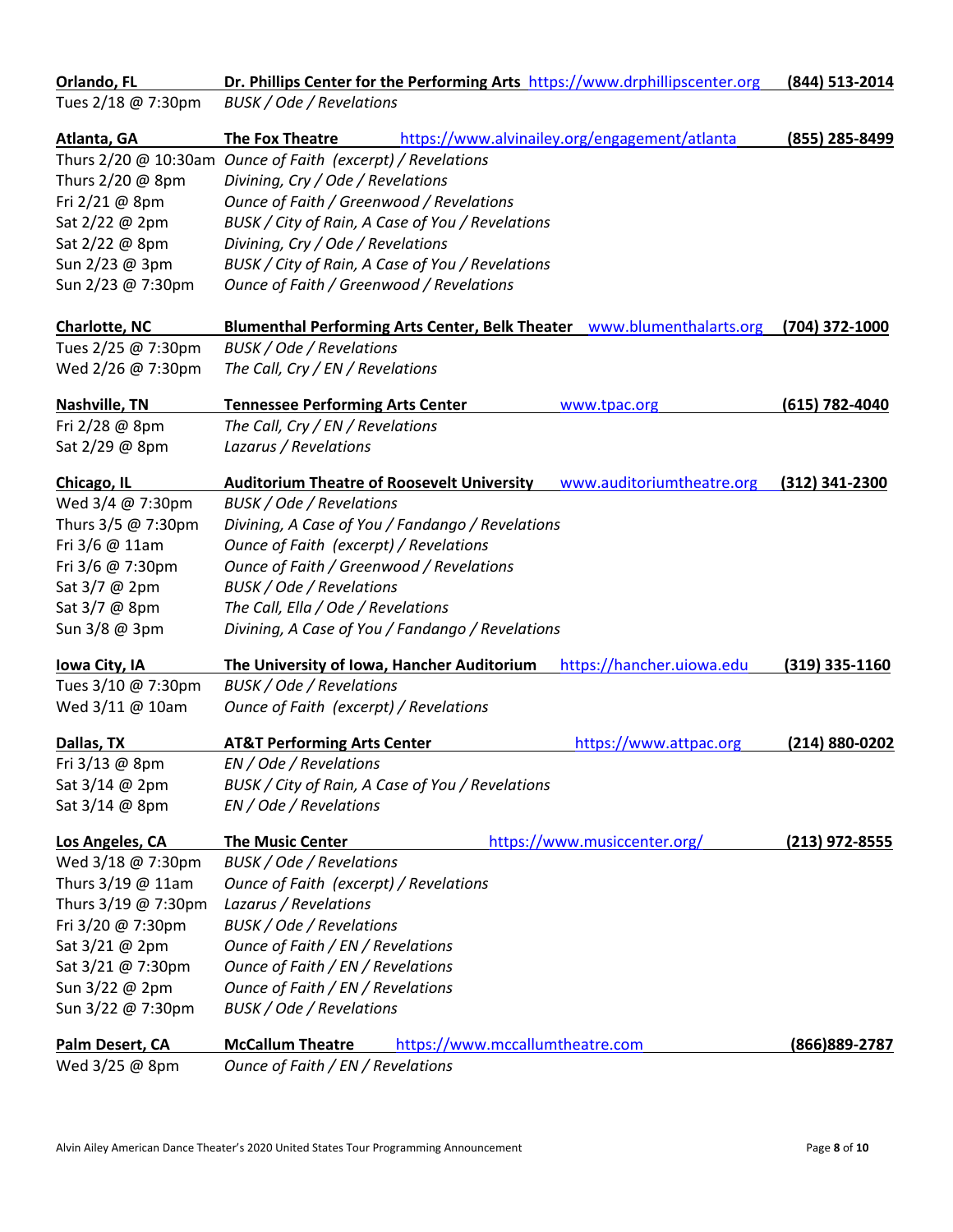| Las Vegas, NV       | https://www.thesmithcenter.com/<br><b>The Smith Center</b>                     | (312) 341-2300     |
|---------------------|--------------------------------------------------------------------------------|--------------------|
| Fri 3/27 @ 10:30am  | Ounce of Faith (excerpt) / Revelations                                         |                    |
| Fri 3/27 @ 7:30pm   | Ode / EN / Revelations                                                         |                    |
| Sat 3/28 @ 7:30pm   | Divining, Ella / Ounce of Faith / Revelations                                  |                    |
| <b>Berkeley, CA</b> | Zellerbach Hall, Univ. of California - Berkeley<br>https://calperformances.org | (510) 642-9988     |
| Tues 3/31 @ 8pm     | Ode / Fandango, Ella / Revelations                                             |                    |
| Wed $4/1$ @ 11am    | Ounce of Faith (excerpt) / Revelations                                         |                    |
| Wed 4/1 @ 8pm       | BUSK / City of Rain, A Case of You / EN                                        |                    |
| Thurs 4/2 @ 11am    | Ounce of Faith (excerpt) / Revelations                                         |                    |
| Thurs 4/2 @ 8pm     | Divining, Cry / Greenwood / Revelations                                        |                    |
| Fri 4/3 @ 8pm       | Lazarus / Revelations                                                          |                    |
| Sat 4/4 @ 2pm       | BUSK / City of Rain, A Case of You / EN                                        |                    |
| Sat 4/4 @ 8pm       | Ode / Fandango, Ella / Revelations                                             |                    |
| Sun 4/5 @ 3pm       | Divining, Cry / Greenwood / Revelations                                        |                    |
| Seattle, WA         | <b>The Paramount Theatre</b><br>www.stgpresents.org/paramount                  | (800) 982-2787     |
| Sat 4/18 @ 2pm      | Ode / Fandango, Ella / Revelations                                             |                    |
| Sat 4/18 @ 8pm      | EN / Greenwood / Revelations                                                   |                    |
| Sun 4/19 @ 2pm      | EN / Greenwood / Revelations                                                   |                    |
| San Antonio, TX     | https://www.tobincenter.org/<br><b>Tobin Center for the Performing Arts</b>    | (210) 223-6824     |
| Wed 4/22 @ 7:30pm   | Divining / Ounce of Faith / Revelations                                        |                    |
| Houston, TX         | Society for the Performing Arts, Jones Hall<br>https://spahouston.org          | (713) 227-4772     |
| Fri 4/24 @ 8pm      | BUSK / Ode / Revelations                                                       |                    |
| Sat 4/25 @ 2pm      | BUSK / Ode / Revelations                                                       |                    |
| Sat 4/25 @ 8pm      | Lazarus / Revelations                                                          |                    |
| Amherst, MA         | Fine Arts Center Concert Hall https://fac.umass.edu                            | $(413) 545 - 2511$ |
| Tues 4/28 @ 7:30pm  | Ounce of Faith / Divining, A Case of You / Revelations                         |                    |
| <b>Boston, MA</b>   | https://www.bochcenter.org/<br><b>Boch Center Wang Theatre</b>                 | $(617)$ 482-6661   |
| Thurs 4/30 @ 8pm    | <b>BUSK / Ode / Revelations</b>                                                |                    |
| Fri 5/1 @ 8pm       | The Call, Cry / Divining / Revelations                                         |                    |
| Sat 5/2 @ 2pm       | Ounce of Faith / Fandango, Ella / Revelations                                  |                    |
| Sat 5/2 @ 8pm       | BUSK / Ode / Revelations                                                       |                    |
| Sun 5/3 @ 3pm       | The Call, Cry / Divining / Revelations                                         |                    |
| Pittsburgh, PA      | https://trustarts.org/<br><b>Benedum Center</b>                                | $(412)$ 456-6666   |
| Tues 5/5 @ 8pm      | BUSK / EN / Revelations                                                        |                    |
|                     |                                                                                |                    |
| Newark, NJ          | <b>Prudential Hall at New Jersey Performing Arts Center</b><br>www.njpac.org   | $(973) 642 - 8989$ |
| Fri 5/8 @ 12:30pm   | Ounce of Faith (excerpt) / Revelations                                         |                    |
| Fri 5/8 @ 8pm       | <b>BUSK / Ode / Revelations</b>                                                |                    |
| Sat 5/9 @ 8pm       | Ounce of Faith / Greenwood / EN                                                |                    |

#### **About Alvin Ailey American Dance Theater**

Alvin Ailey American Dance Theater's 2020 United States Tour Programming Announcement Page 9 of 10 Alvin Ailey American Dance Theater, recognized by U.S. Congressional resolution as a vital American "Cultural Ambassador to the World," grew from a now-fabled March 1958 performance in New York that changed forever the perception of American dance. Founded by Alvin Ailey, recent posthumous recipient of the Presidential Medal of Freedom – the nation's highest civilian honor, and guided by Judith Jamison beginning in 1989, the Company is now led by Robert Battle, whom Judith Jamison chose to succeed her on